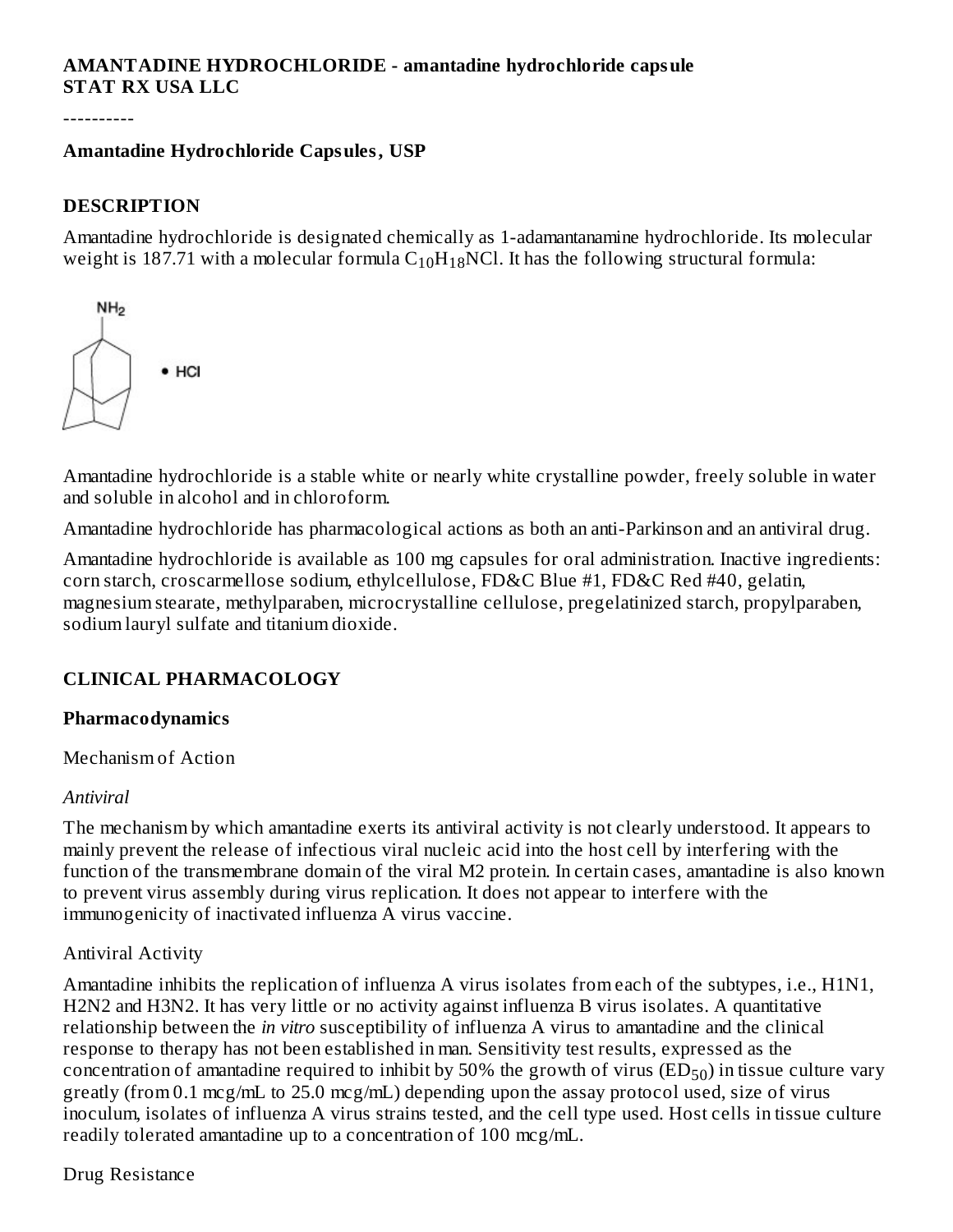Influenza A variants with reduced *in vitro* sensitivity to amantadine have been isolated from epidemic strains in areas where adamantane derivatives are being used. Influenza viruses with reduced *in vitro* sensitivity have been shown to be transmissible and to cause typical influenza illness. The quantitative relationship between the *in vitro* sensitivity of influenza A variants to amantadine and the clinical response to therapy has not been established.

Mechanism of Action

## *Parkinson's Disease*

The mechanism of action of amantadine in the treatment of Parkinson's disease and drug-induced extrapyramidal reactions is not known. Data from earlier animal studies suggest that amantadine may have direct and indirect effects on dopamine neurons. More recent studies have demonstrated that amantadine is a weak, non-competitive NMDA receptor antagonist (K $_1$  = 10 $\mu$ M). Although amantadine has not been shown to possess direct anticholinergic activity in animal studies, clinically, it exhibits anticholinergic-like side effects such as dry mouth, urinary retention, and constipation.

# **Pharmacokinetics**

Amantadine is well absorbed orally. Maximum plasma concentrations are directly related to dose for doses up to 200 mg/day. Doses above 200 mg/day may result in a greater than proportional increase in maximum plasma concentrations. It is primarily excreted unchanged in the urine by glomerular filtration and tubular secretion. Eight metabolites of amantadine have been identified in human urine. One metabolite, an N-acetylated compound, was quantified in human urine and accounted for 5 to 15% of the administered dose. Plasma acetylamantadine accounted for up to 80% of the concurrent amantadine plasma concentration in 5 of 12 healthy volunteers following the ingestion of a 200 mg dose of amantadine. Acetylamantadine was not detected in the plasma of the remaining seven volunteers. The contribution of this metabolite to efficacy or toxicity is not known.

There appears to be a relationship between plasma amantadine concentrations and toxicity. As concentration increases, toxicity seems to be more prevalent, however, absolute values of amantadine concentrations associated with adverse effects have not been fully defined.

Amantadine pharmacokinetics were determined in 24 normal adult male volunteers after the oral administration of a single amantadine hydrochloride 100 mg soft gel capsule. The mean  $\pm$  SD maximum plasma concentration was  $0.22 \pm 0.03$  mcg/mL (range: 0.18 to 0.32 mcg/mL). The time to peak concentration was  $3.3 \pm 1.5$  hours (range 1.5 to 8.0 hours). The apparent oral clearance was  $0.28 \pm 0.11$ L/hr/kg (range: 0.14 to 0.62 L/hr/kg). The half-life was  $17 \pm 4$  hours (range: 10 to 25 hours). Across other studies, amantadine plasma half-life has averaged  $16 \pm 6$  hours (range: 9 to 31 hours) in 19 healthy volunteers.

After oral administration of a single dose of 100 mg amantadine syrup to five healthy volunteers, the mean  $\pm$  SD maximum plasma concentration  $\rm C_{max}$  was 0.24  $\pm$  0.04 mcg/mL and ranged from 0.18 to 0.28 mcg/mL. After 15 days of amantadine 100 mg b.i.d., the C $_{\rm max}$  was 0.47  $\pm$  0.11 mcg/mL in four of the five volunteers. The administration of amantadine tablets as a 200 mg single dose to 6 healthy subjects resulted in a C<sub>max</sub> of 0.51  $\pm$  0.14 mcg/mL. Across studies, the time to C<sub>max</sub> (T<sub>max</sub>) averaged about 2 to 4 hours.

Plasma amantadine clearance ranged from 0.2 to 0.3 L/hr/kg after the administration of 5 mg to 25 mg intravenous doses of amantadine to 15 healthy volunteers.

In six healthy volunteers, the ratio of amantadine renal clearance to apparent oral plasma clearance was  $0.79 \pm 0.17$  (mean  $\pm$  SD).

The volume of distribution determined after the intravenous administration of amantadine to 15 healthy subjects was 3 to 8 L/kg, suggesting tissue binding. Amantadine, after single oral 200 mg doses to 6 healthy young subjects and to 6 healthy elderly subjects has been found in nasal mucus at mean  $\pm$  SD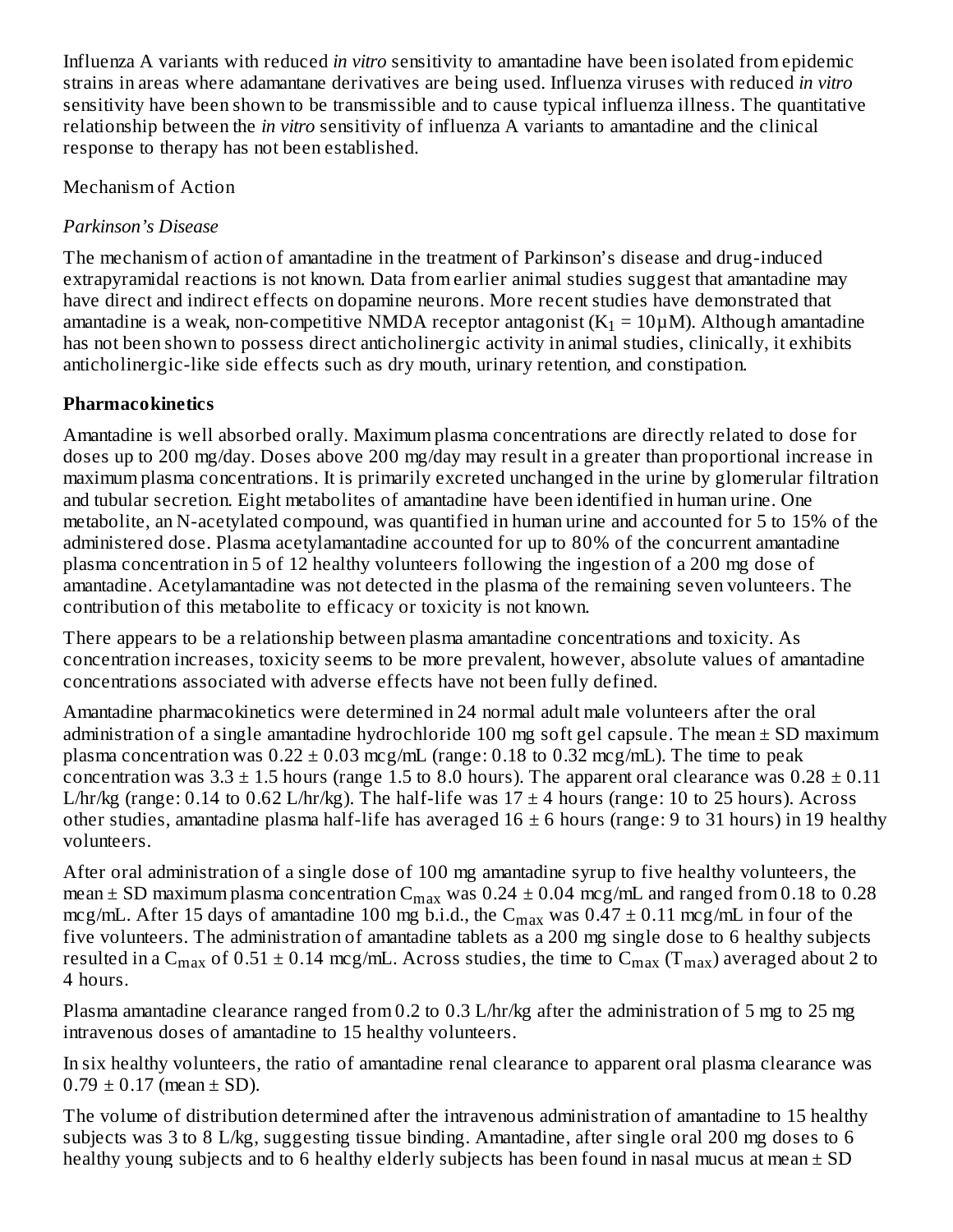concentrations of  $0.15 \pm 0.16$ ,  $0.28 \pm 0.26$ , and  $0.39 \pm 0.34$  mcg/g at 1, 4 and 8 hours after dosing, respectively. These concentrations represented  $31 \pm 33\%$ ,  $59 \pm 61\%$  and  $95 \pm 86\%$  of the corresponding plasma amantadine concentrations. Amantadine is approximately 67% bound to plasma proteins over a concentration range of 0.1 to 2.0 mcg/mL. Following the administration of amantadine 100 mg as a single dose, the mean  $\pm$  SD red blood cell to plasma ratio ranged from 2.7  $\pm$  0.5 in 6 healthy subjects to  $1.4 \pm 0.2$  in 8 patients with renal insufficiency.

The apparent oral plasma clearance of amantadine is reduced and the plasma half-life and plasma concentrations are increased in healthy elderly individuals age 60 and older. After single dose administration of 25 to 75 mg to 7 healthy, elderly male volunteers, the apparent plasma clearance of amantadine was  $0.10 \pm 0.04$  L/hr/kg (range 0.06 to 0.17 L/hr/kg) and the half-life was 29  $\pm$  7 hours (range 20 to 41 hours). Whether these changes are due to decline in renal function or other age related factors is not known.

In a study of young healthy subjects (n=20), mean renal clearance of amantadine, normalized for body mass index, was 1.5 fold higher in males compared to females (p<0.032).

Compared with otherwise healthy adult individuals, the clearance of amantadine is significantly reduced in adult patients with renal insufficiency. The elimination half-life increases two to three fold or greater when creatinine clearance is less than 40 mL/min/1.73 m<sup>2</sup> and averages eight days in patients on chronic maintenance hemodialysis. Amantadine is removed in negligible amounts by hemodialysis.

The pH of the urine has been reported to influence the excretion rate of amantadine. Since the excretion rate of amantadine increases rapidly when the urine is acidic, the administration of urine acidifying drugs may increase the elimination of the drug from the body.

## **INDICATIONS AND USAGE**

Amantadine hydrochloride capsules are indicated for the prophylaxis and treatment of signs and symptoms of infection caused by various strains of influenza A virus. Amantadine hydrochloride capsules are also indicated in the treatment of parkinsonism and drug-induced extrapyramidal reactions.

## **Influenza A Prophylaxis**

Amantadine hydrochloride capsules are indicated for chemoprophylaxis against signs and symptoms of influenza A virus infection. Because amantadine does not completely prevent the host immune response to influenza A infection, individuals who take this drug may still develop immune responses to natural disease or vaccination and may be protected when later exposed to antigenically related viruses. Following vaccination during an influenza A outbreak, amantadine prophylaxis should be considered for the 2- to 4-week time period required to develop an antibody response.

## **Influenza A Treatment**

Amantadine hydrochloride capsules are also indicated in the treatment of uncomplicated respiratory tract illness caused by influenza A virus strains especially when administered early in the course of illness. There are no well-controlled clinical studies demonstrating that treatment with amantadine hydrochloride capsules will avoid the development of influenza A virus pneumonitis or other complications in high risk patients.

There is no clinical evidence indicating that amantadine hydrochloride capsules are effective in the prophylaxis or treatment of viral respiratory tract illnesses other than those caused by influenza A virus strains.

The following points should be considered before initiating treatment or prophylaxis with amantadine hydrochloride capsules.

Amantadine hydrochloride capsules are not a substitute for early vaccination on an annual basis as recommended by the Centers for Disease Control and Prevention Advisory Committee on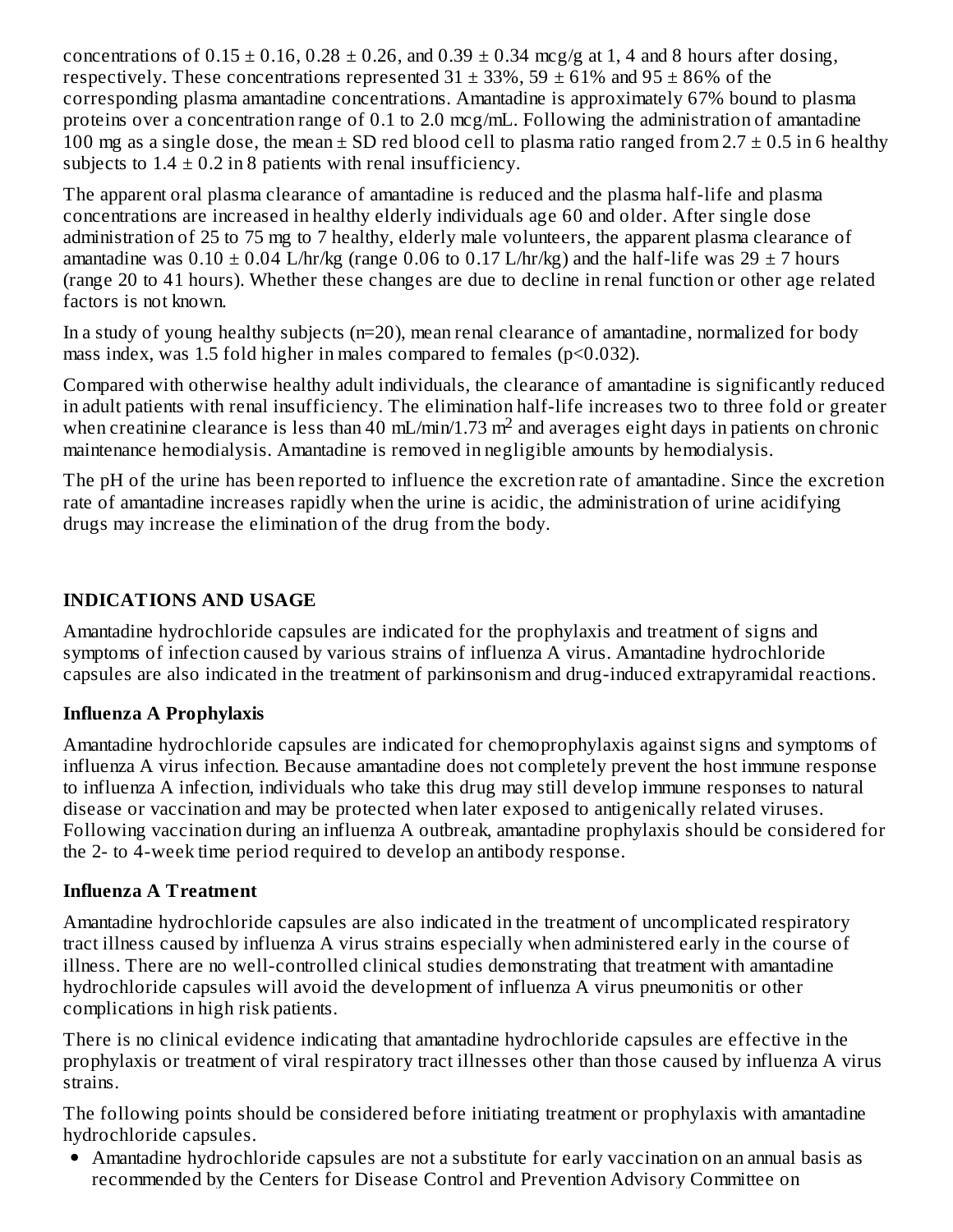recommended by the Centers for Disease Control and Prevention Advisory Committee on Immunization Practices.

• Influenza viruses change over time. Emergence of resistance mutations could decrease drug effectiveness. Other factors (for example, changes in viral virulence) might also diminish clinical benefit of antiviral drugs. Prescribers should consider available information on influenza drug susceptibility patterns and treatment effects when deciding whether to use amantadine hydrochloride capsules.

#### **Parkinson's Dis eas e/Syndrome**

Amantadine hydrochloride capsules are indicated in the treatment of idiopathic Parkinson's disease (Paralysis Agitans), postencephalitic parkinsonism and symptomatic parkinsonism which may follow injury to the nervous system by carbon monoxide intoxication. It is indicated in those elderly patients believed to develop parkinsonism in association with cerebral arteriosclerosis. In the treatment of Parkinson's disease, amantadine is less effective than levodopa, (-)-3-(3,4-dihydroxyphenyl)-L-alanine, and its efficacy in comparison with the anticholinergic antiparkinson drugs has not yet been established.

#### **Drug-Induced Extrapyramidal Reactions**

Amantadine hydrochloride is indicated in the treatment of drug-induced extrapyramidal reactions. Although anticholinergic-type side effects have been noted with amantadine when used in patients with drug-induced extrapyramidal reactions, there is a lower incidence of these side effects than that observed with the anticholinergic antiparkinson drugs.

# **CONTRAINDICATIONS**

Amantadine hydrochloride capsules, USP are contraindicated in patients with known hypersensitivity to amantadine hydrochloride or to any of the other ingredients in Amantadine hydrochloride capsules, USP.

## **WARNINGS**

#### **Deaths**

Deaths have been reported from overdose with amantadine. The lowest reported acute lethal dose was 1 gram. Acute toxicity may be attributable to the anticholinergic effects of amantadine. Drug overdose has resulted in cardiac, respiratory, renal or central nervous system toxicity. Cardiac dysfunction includes arrhythmia, tachycardia and hypertension (see **OVERDOSAGE**).

#### **Suicide Attempts**

Suicide attempts, some of which have been fatal, have been reported in patients treated with amantadine, many of whom received short courses for influenza treatment or prophylaxis. The incidence of suicide attempts is not known and the pathophysiologic mechanism is not understood. Suicide attempts and suicidal ideation have been reported in patients with and without prior history of psychiatric illness. Amantadine can exacerbate mental problems in patients with a history of psychiatric disorders or substance abuse. Patients who attempt suicide may exhibit abnormal mental states which include disorientation, confusion, depression, personality changes, agitation, aggressive behavior, hallucinations, paranoia, other psychotic reactions and somnolence or insomnia. Because of the possibility of serious adverse effects, caution should be observed when prescribing amantadine hydrochloride capsules to patients being treated with drugs having CNS effects, or for whom the potential risks outweigh the benefit of treatment.

## **CNS Effects**

Patients with a history of epilepsy or other "seizures" should be observed closely for possible increased seizure activity.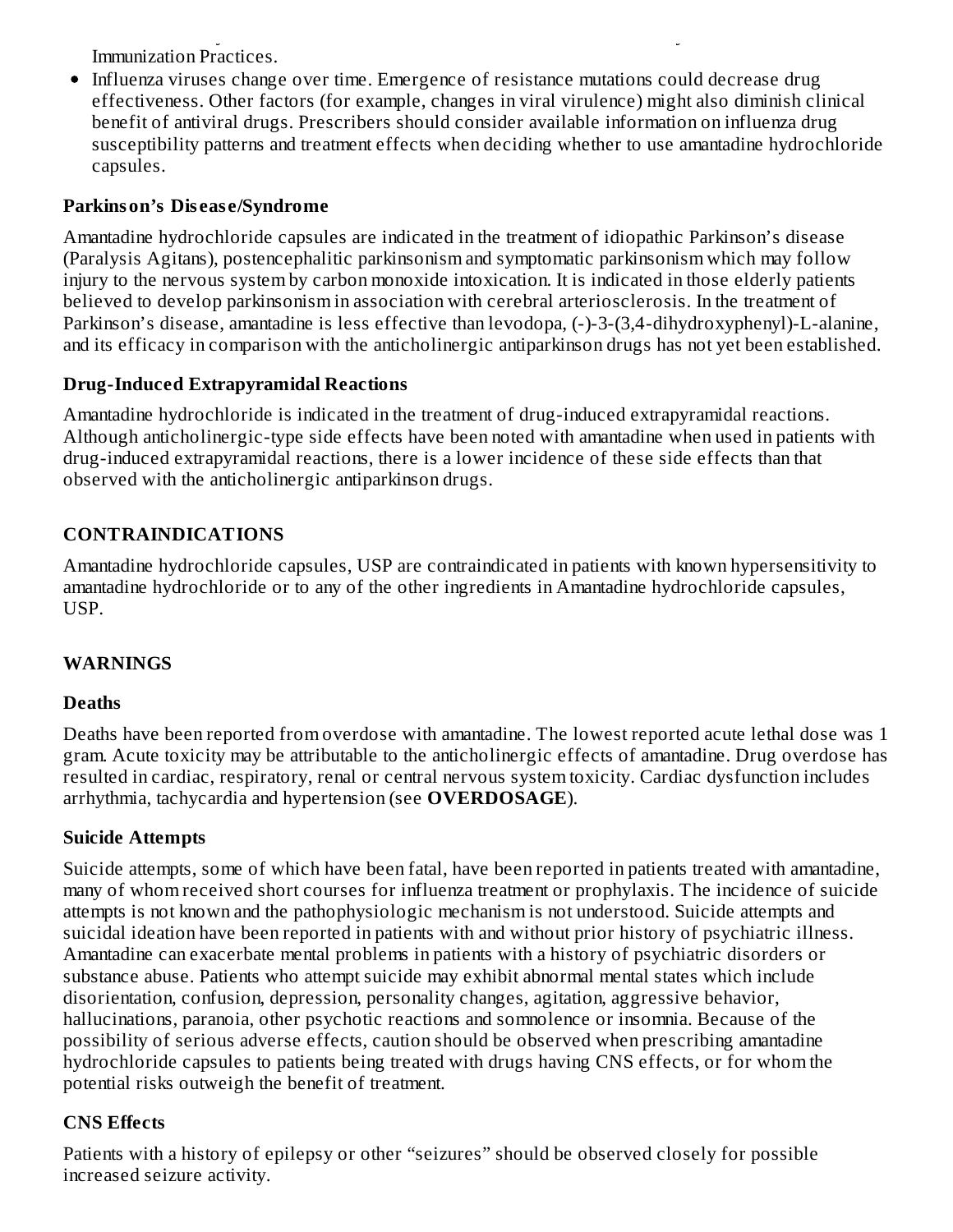Patients receiving amantadine hydrochloride capsules who note central nervous system effects or blurring of vision should be cautioned against driving or working in situations where alertness and adequate motor coordination are important.

## **Other**

Patients with a history of congestive heart failure or peripheral edema should be followed closely as there are patients who developed congestive heart failure while receiving amantadine hydrochloride capsules.

Patients with Parkinson's disease improving on amantadine hydrochloride capsules should resume normal activities gradually and cautiously, consistent with other medical considerations, such as the presence of osteoporosis or phlebothrombosis.

Because Amantadine Hydrochloride Capsules, USP has anticholinergic effects and may cause mydriasis, it should not be given to patients with untreated angle closure glaucoma.

# **PRECAUTIONS**

Amantadine should not be discontinued abruptly in patients with Parkinson's disease since a few patients have experienced a parkinsonian crisis, i.e., a sudden marked clinical deterioration, when this medication was suddenly stopped. The dose of anticholinergic drugs or of amantadine should be reduced if atropine-like effects appear when these drugs are used concurrently. Abrupt discontinuation may also precipitate delirium, agitation, delusions, hallucinations, paranoid reaction, stupor, anxiety, depression and slurred speech.

## **Neuroleptic Malignant Syndrome (NMS)**

Sporadic cases of possible Neuroleptic Malignant Syndrome (NMS) have been reported in association with dose reduction or withdrawal of amantadine therapy. Therefore, patients should be observed carefully when the dosage of amantadine is reduced abruptly or discontinued, especially if the patient is receiving neuroleptics.

NMS is an uncommon but life-threatening syndrome characterized by fever or hyperthermia; neurologic findings including muscle rigidity, involuntary movements, altered consciousness; mental status changes; other disturbances such as autonomic dysfunction, tachycardia, tachypnea, hyper- or hypotension; laboratory findings such as creatine phosphokinase elevation, leukocytosis, myoglobinuria, and increased serum myoglobin.

The early diagnosis of this condition is important for the appropriate management of these patients. Considering NMS as a possible diagnosis and ruling out other acute illnesses (e.g., pneumonia, systemic infection, etc.) is essential. This may be especially complex if the clinical presentation includes both serious medical illness and untreated or inadequately treated extrapyramidal signs and symptoms (EPS). Other important considerations in the differential diagnosis include central anticholinergic toxicity, heat stroke, drug fever and primary central nervous system (CNS) pathology.

The management of NMS should include: 1) intensive symptomatic treatment and medical monitoring, and 2) treatment of any concomitant serious medical problems for which specific treatments are available. Dopamine agonists, such as bromocriptine, and muscle relaxants, such as dantrolene are often used in the treatment of NMS, however, their effectiveness has not been demonstrated in controlled studies.

## **Renal Dis eas e**

Because amantadine is mainly excreted in the urine, it accumulates in the plasma and in the body when renal function declines. Thus, the dose of amantadine should be reduced in patients with renal impairment and in individuals who are 65 years of age or older (see **DOSAGE AND**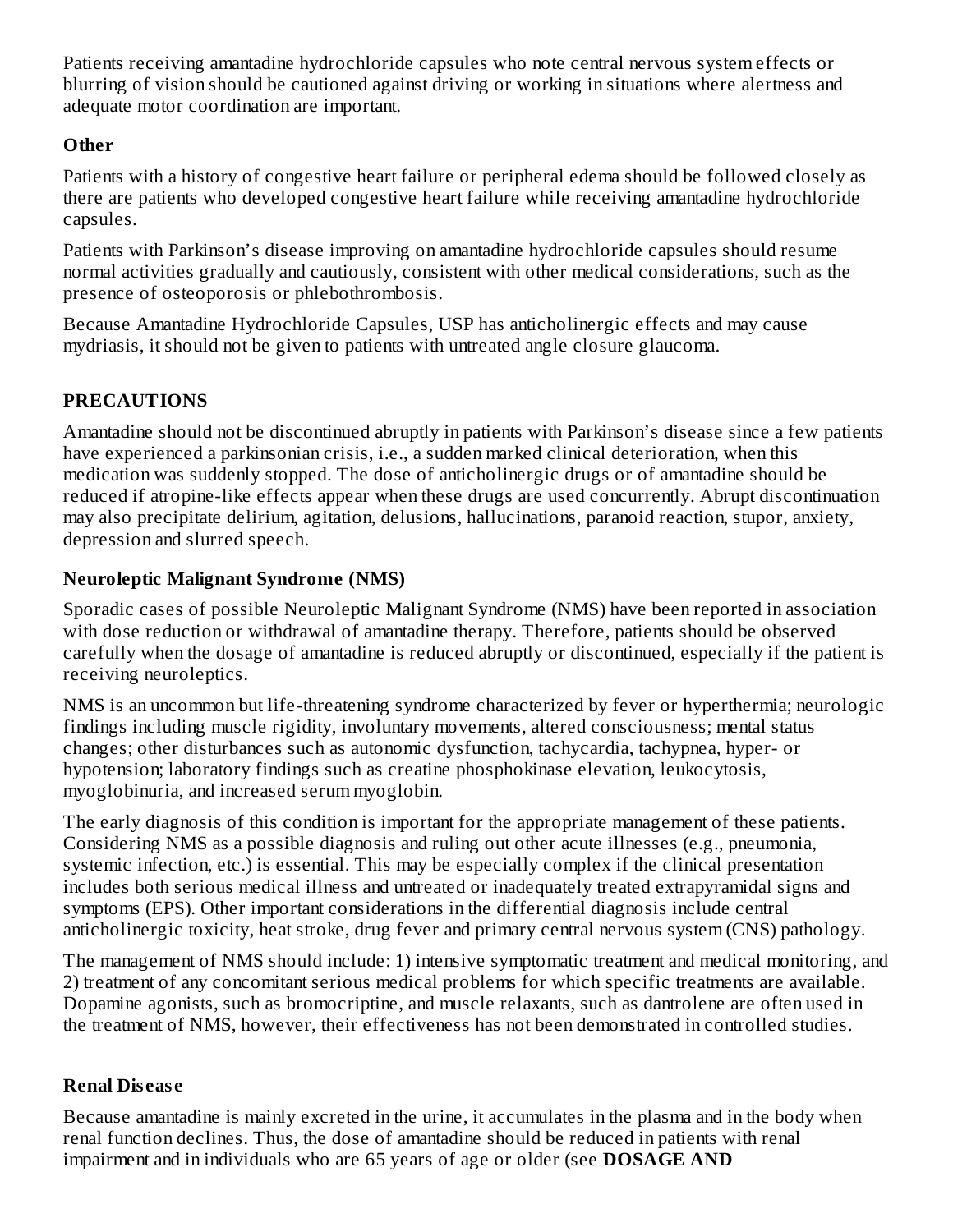#### **ADMINISTRATION: Dosage for Impaired Renal Function**).

#### **Liver Dis eas e**

Care should be exercised when administering amantadine to patients with liver disease. Rare instances of reversible elevation of liver enzymes have been reported in patients receiving amantadine, though a specific relationship between the drug and such changes has not been established.

#### **Melanoma**

Epidemiological studies have shown that patients with Parkinson's disease have a higher risk (2- to approximately 6-fold higher) of developing melanoma than the general population. Whether the increased risk observed was due to Parkinson's disease or other factors, such as drugs used to treat Parkinson's disease, is unclear.

For the reasons stated above, patients and providers are advised to monitor for melanomas frequently and on a regular basis when using amantadine for *any* indication. Ideally, periodic skin examinations should be performed by appropriately qualified individuals (e.g., dermatologists).

#### **Other**

The dose of amantadine may need careful adjustment in patients with congestive heart failure, peripheral edema, or orthostatic hypotension. Care should be exercised when administering amantadine to patients with a history of recurrent eczematoid rash, or to patients with psychosis or severe psychoneurosis not controlled by chemotherapeutic agents.

Serious bacterial infections may begin with influenza-like symptoms or may coexist with or occur as complications during the course of influenza. Amantadine has not been shown to prevent such complications.

#### **Information for Patients**

Patients should be advised of the following information:

Blurry vision and/or impaired mental acuity may occur.

Gradually increase physical activity as the symptoms of Parkinson's disease improve.

Avoid excessive alcohol usage, since it may increase the potential for CNS effects such as dizziness, confusion, light-headedness and orthostatic hypotension.

Avoid getting up suddenly from a sitting or lying position. If dizziness or lightheadedness occurs, notify physician.

Notify physician if mood/mental changes, swelling of extremities, difficulty urinating and/or shortness of breath occur.

Do not take more medication than prescribed because of the risk of overdose. If there is no improvement in a few days, or if medication appears less effective after a few weeks, discuss with a physician.

Consult physician before discontinuing medication.

Seek medical attention immediately if it is suspected that an overdose of medication has been taken.

There have been reports of patients experiencing intense urges to gamble, increased sexual urges, and other intense urges, and the inability to control these urges while taking one or more of the medications that increase central dopaminergic tone and that are generally used for the treatment of Parkinson's disease, including amantadine. Although it is not proven that the medications caused these events, these urges were reported to have stopped in some cases when the dose was reduced or the medication was stopped. Prescribers should ask patients about the development of new or increased gambling urges, sexual urges or other urges while being treated with amantadine. Patients should inform their physician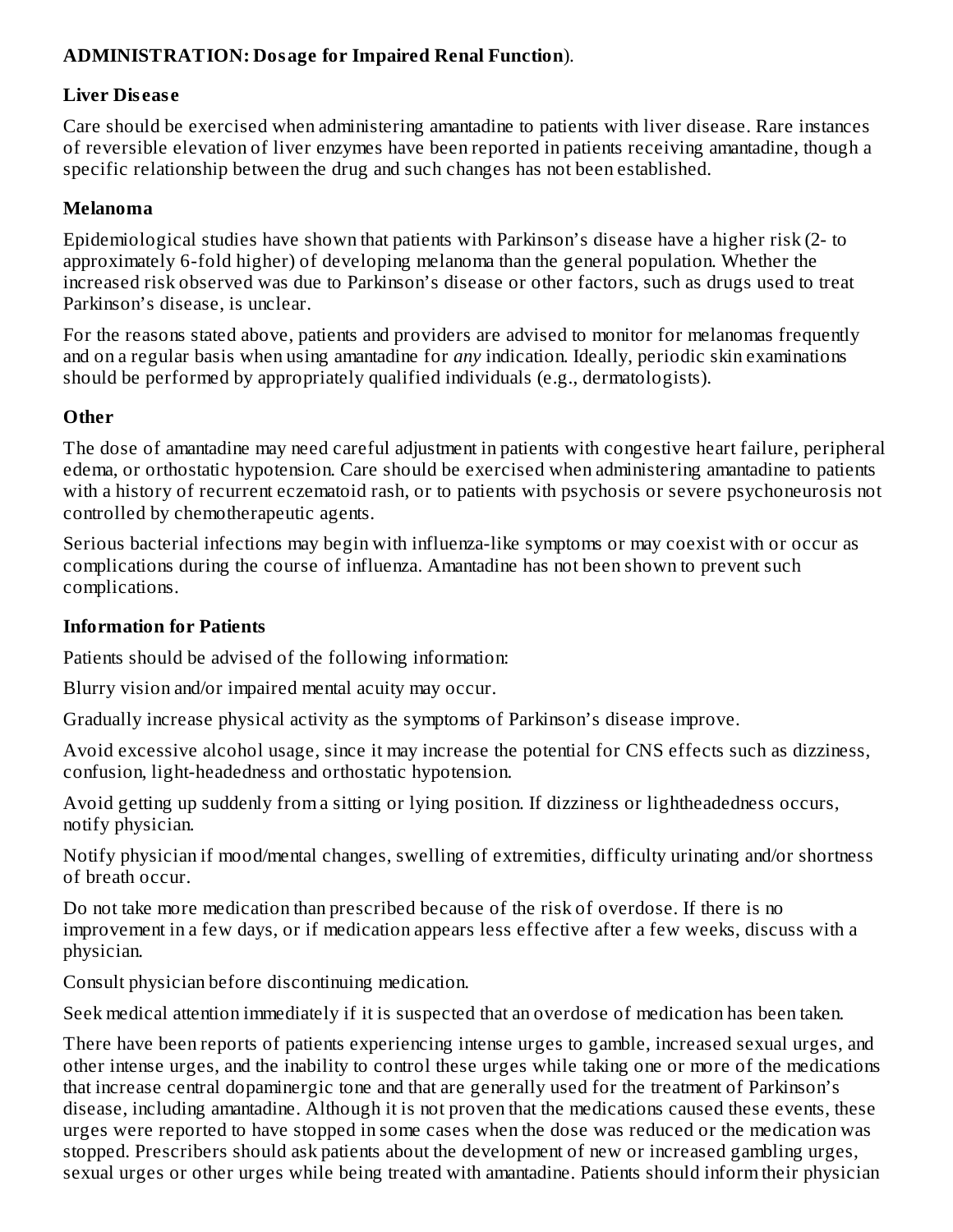if they experience new or increased gambling urges, increased sexual urges or other intense urges while taking amantadine. Physicians should consider dose reduction or stopping the medication if a patient develops such urges while taking amantadine.

## **Drug Interactions**

Careful observation is required when amantadine is administered concurrently with central nervous system stimulants. Agents with anticholinergic properties may potentiate the anticholinergic-like side effects of amantadine.

Coadministration of thioridazine has been reported to worsen the tremor in elderly patients with Parkinson's disease, however, it is not known if other phenothiazines produce a similar response. Coadministration of triamterene and hydrochlorothiazide capsules resulted in a higher plasma amantadine concentration in a 61-year-old man receiving amantadine (hydrochloride capsules) 100 mg t.i.d. for Parkinson's disease.<sup>1</sup> It is not known which of the components of triamterene and hydrochlorothiazide capsules contributed to the observation or if related drugs produce a similar response.

Coadministration of quinine or quinidine with amantadine was shown to reduce the renal clearance of amantadine by about 30%.

The concurrent use of amantadine with live attenuated influenza vaccine (LAIV) intranasal has not been evaluated. However, because of the potential for interference between these products, LAIV should not be administered within 2 weeks before or 48 hours after administration of amantadine, unless medically indicated. The concern about possible interference arises from the potential for antiviral drugs to inhibit replication of live vaccine virus. Trivalent inactivated influenza vaccine can be administered at any time relative to use of amantadine.

#### **Carcinogenesis and Mutagenesis**

Long-term *in vivo* animal studies designed to evaluate the carcinogenic potential of amantadine have not been performed. In several *in vitro* assays for gene mutation, amantadine did not increase the number of spontaneously observed mutations in four strains of *Salmonella typhimurium* (Ames Test) or in a mammalian cell line (Chinese Hamster Ovary cells) when incubations were performed either with or without a liver metabolic activation extract. Further, there was no evidence of chromosome damage observed in an *in vitro* test using freshly derived and stimulated human peripheral blood lymphocytes (with and without metabolic activation) or in an *in vivo* mouse bone marrow micronucleus test (140 to 550 mg/kg; estimated human equivalent doses of 11.7 to 45.8 mg/kg based on body surface area conversion).

#### **Impairment of Fertility**

The effect of amantadine on fertility has not been adequately tested, that is, in a study conducted under Good Laboratory Practice (GLP) and according to current recommended methodology. In a three litter, non-GLP, reproduction study in rats, amantadine at a dose of 32 mg/kg/day (equal to the maximum recommended human dose on a mg/m<sup>2</sup> basis) administered to both males and females slightly impaired fertility. There were no effects on fertility at a dose level of 10 mg/kg/day (or 0.3 times the maximum recommended human dose on a mg/m<sup>2</sup> basis); intermediate doses were not tested.

Failed fertility has been reported during human *in vitro* fertilization (IVF) when the sperm donor ingested amantadine 2 weeks prior to, and during the IVF cycle.

## **Pregnancy**

## Pregnancy Category C

The effect of amantadine on embryofetal and peri-postnatal development has not been adequately tested, that is, in studies conducted under Good Laboratory Practice (GLP) and according to current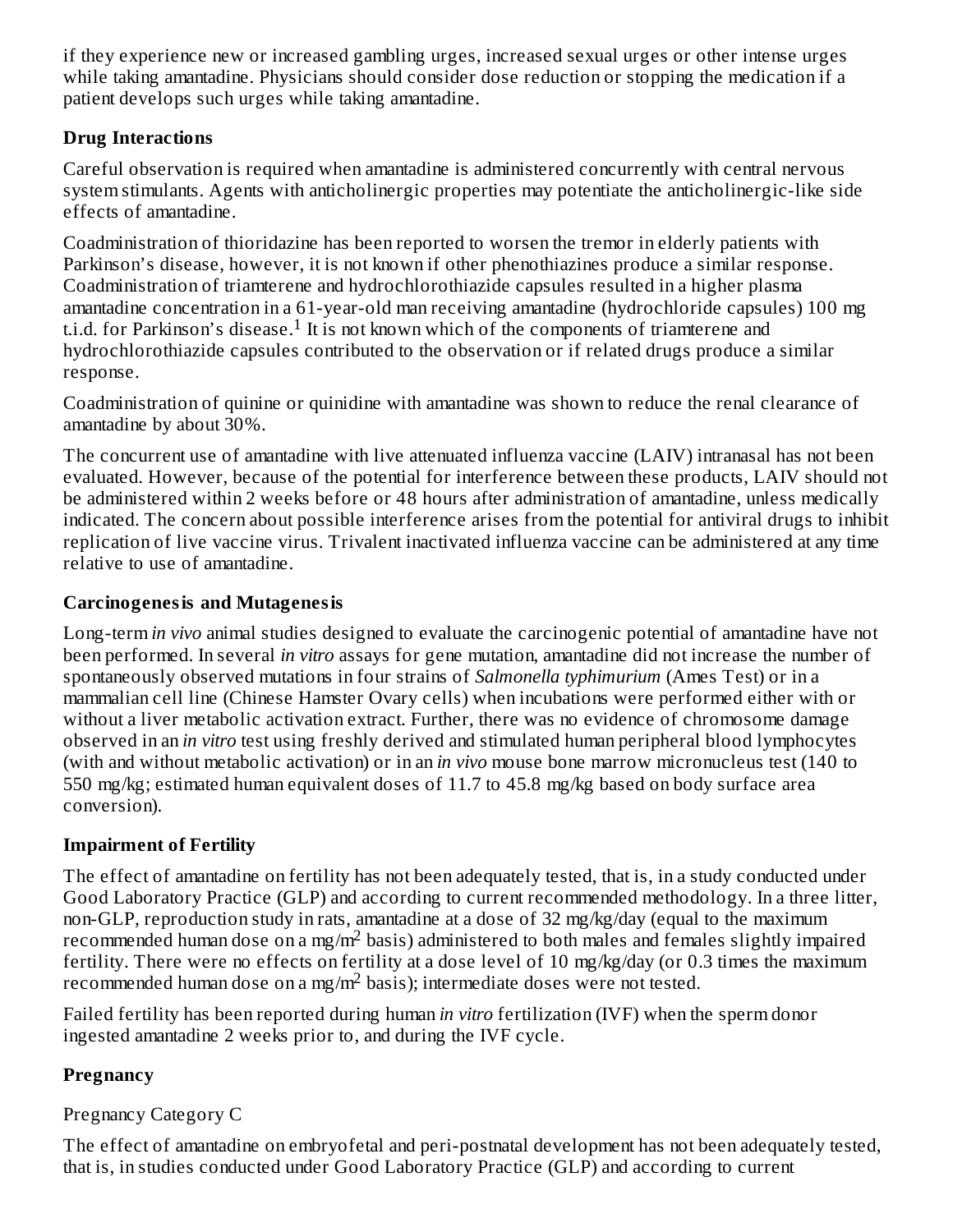recommended methodology. However, in two non-GLP studies in rats in which females were dosed from 5 days prior to mating to Day 6 of gestation or on Days 7 to 14 of gestation, amantadine produced increases in embryonic death at an oral dose of 100 mg/kg (or 3 times the maximum recommended human dose on a mg/m<sup>2</sup> basis). In the non-GLP rat study in which females were dosed on Days 7 to 14 of gestation, there was a marked increase in severe visceral and skeletal malformations at oral doses of 50 and 100 mg/kg (or 1.5 and 3 times, respectively, the maximum recommended human dose on a mg/m<sup>2</sup> basis). The no-effect dose for teratogenicity was 37 mg/kg (equal to the maximum recommended human dose on a mg/m<sup>2</sup> basis). The safety margins reported may not accurately reflect the risk considering the questionable quality of the study on which they are based. There are no adequate and well-controlled studies in pregnant women. Human data regarding teratogenicity after maternal use of amantadine is scarce. Tetralogy of Fallot and tibial hemimelia (normal karyotype) occurred in an infant exposed to amantadine during the first trimester of pregnancy (100 mg P.O. for 7 days during the 6th and 7th week of gestation). Cardiovascular maldevelopment (single ventricle with pulmonary atresia) was associated with maternal exposure to amantadine (100 mg/d) administered during the first 2 weeks of pregnancy.

Amantadine should be used during pregnancy only if the potential benefit justifies the potential risk to the embryo or fetus.

## **Nursing Mothers**

Amantadine is excreted in human milk. Use is not recommended in nursing mothers.

## **Pediatric Us e**

The safety and efficacy of amantadine in newborn infants and infants below the age of 1 year have not been established.

#### **Usage in the Elderly**

Because amantadine is primarily excreted in the urine, it accumulates in the plasma and in the body when renal function declines. Thus, the dose of amantadine should be reduced in patients with renal impairment and in individuals who are 65 years of age or older. The dose of amantadine hydrochloride capsules may need reduction in patients with congestive heart failure, peripheral edema, or orthostatic hypotension (see **DOSAGE AND ADMINISTRATION**).

## **ADVERSE REACTIONS**

The adverse reactions reported most frequently at the recommended dose of amantadine (5 to 10%) are: nausea, dizziness (lightheadedness), and insomnia.

Less frequently (1 to 5%) reported adverse reactions are: depression, anxiety and irritability, hallucinations, confusion, anorexia, dry mouth, constipation, ataxia, livedo reticularis, peripheral edema, orthostatic hypotension, headache, somnolence, nervousness, dream abnormality, agitation, dry nose, diarrhea and fatigue.

Infrequently (0.1 to 1%) occurring adverse reactions are: congestive heart failure, psychosis, urinary retention, dyspnea, skin rash, vomiting, weakness, slurred speech, euphoria, thinking abnormality, amnesia, hyperkinesia, hypertension, decreased libido, and visual disturbance, including punctate subepithelial or other corneal opacity, corneal edema, decreased visual acuity, sensitivity to light, and optic nerve palsy.

Rare (less than 0.1%) occurring adverse reactions are: instances of convulsion, leukopenia, neutropenia, eczematoid dermatitis, oculogyric episodes, suicidal attempt, suicide, and suicidal ideation (see **WARNINGS**).

Other adverse reactions reported during postmarketing experience with amantadine usage include:

## **Nervous System/Psychiatric**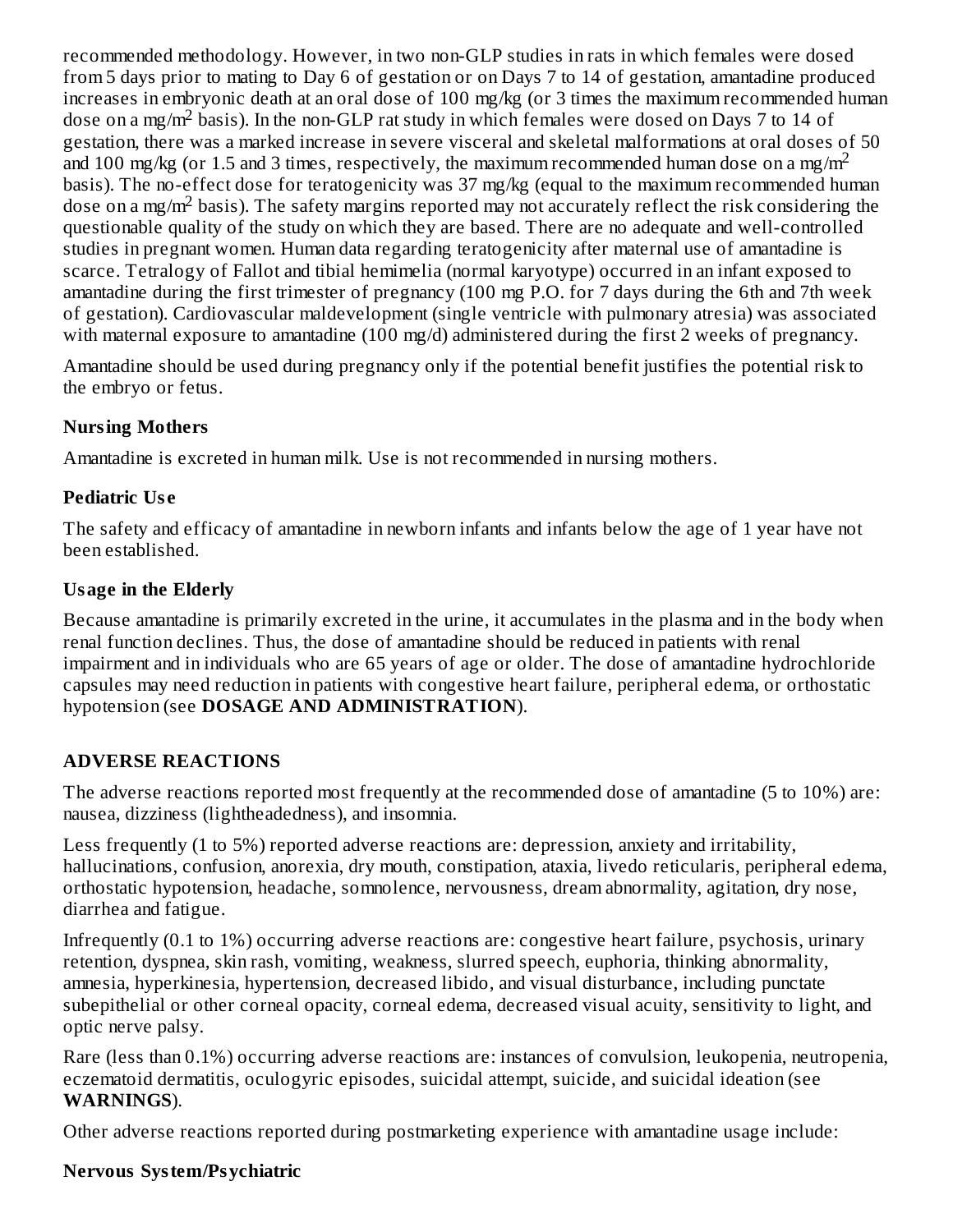coma, stupor, delirium, hypokinesia, hypertonia, delusions, aggressive behavior, paranoid reaction, manic reaction, involuntary muscle contractions, gait abnormalities, paresthesia, EEG changes, and tremor. Abrupt discontinuation may also precipitate delirium, agitation, delusions, hallucinations, paranoid reaction, stupor, anxiety, depression and slurred speech;

#### **Cardiovas cular**

cardiac arrest, arrhythmias including malignant arrhythmias, hypotension, and tachycardia;

## **Respiratory**

acute respiratory failure, pulmonary edema, and tachypnea;

# **Gastrointestinal**

dysphagia;

# **Hematologic**

leukocytosis, agranulocytosis;

# **Special Sens es**

keratitis and mydriasis;

# **Skin and Appendages**

pruritus and diaphoresis;

# **Mis cellaneous**

neuroleptic malignant syndrome (see **WARNINGS**), allergic reactions including anaphylactic reactions, edema, fever, pathological gambling, increased libido including hypersexuality, and impulse control symptoms.

# **Laboratory Test**

elevated: CPK, BUN, serum creatinine, alkaline phosphatase, LDH, bilirubin, GGT, SGOT, and SGPT.

# **OVERDOSAGE**

Deaths have been reported from overdose with amantadine. The lowest reported acute lethal dose was 1 gram. Because some patients have attempted suicide by overdosing with amantadine, prescriptions should be written for the smallest quantity consistent with good patient management.

Acute toxicity may be attributable to the anticholinergic effects of amantadine. Drug overdose has resulted in cardiac, respiratory, renal or central nervous system toxicity. Cardiac dysfunction includes arrhythmia, tachycardia and hypertension. Pulmonary edema and respiratory distress (including adult respiratory distress syndrome – ARDS) have been reported; renal dysfunction including increased BUN, decreased creatinine clearance and renal insufficiency can occur. Central nervous system effects that have been reported include insomnia, anxiety, agitation, aggressive behavior, hypertonia, hyperkinesia, ataxia, gait abnormality, tremor, confusion, disorientation, depersonalization, fear, delirium, hallucinations, psychotic reactions, lethargy, somnolence and coma. Seizures may be exacerbated in patients with prior history of seizure disorders. Hyperthermia has also been observed in cases where a drug overdose has occurred.

There is no specific antidote for an overdose of amantadine. However, slowly administered intravenous physostigmine in 1 and 2 mg doses in an adult<sup>2</sup> at 1- to 2-hour intervals and 0.5 mg doses in a child<sup>3</sup> at 5to 10-minute intervals up to a maximum of 2 mg/hour have been reported to be effective in the control of central nervous system toxicity caused by amantadine hydrochloride. For acute overdosing, general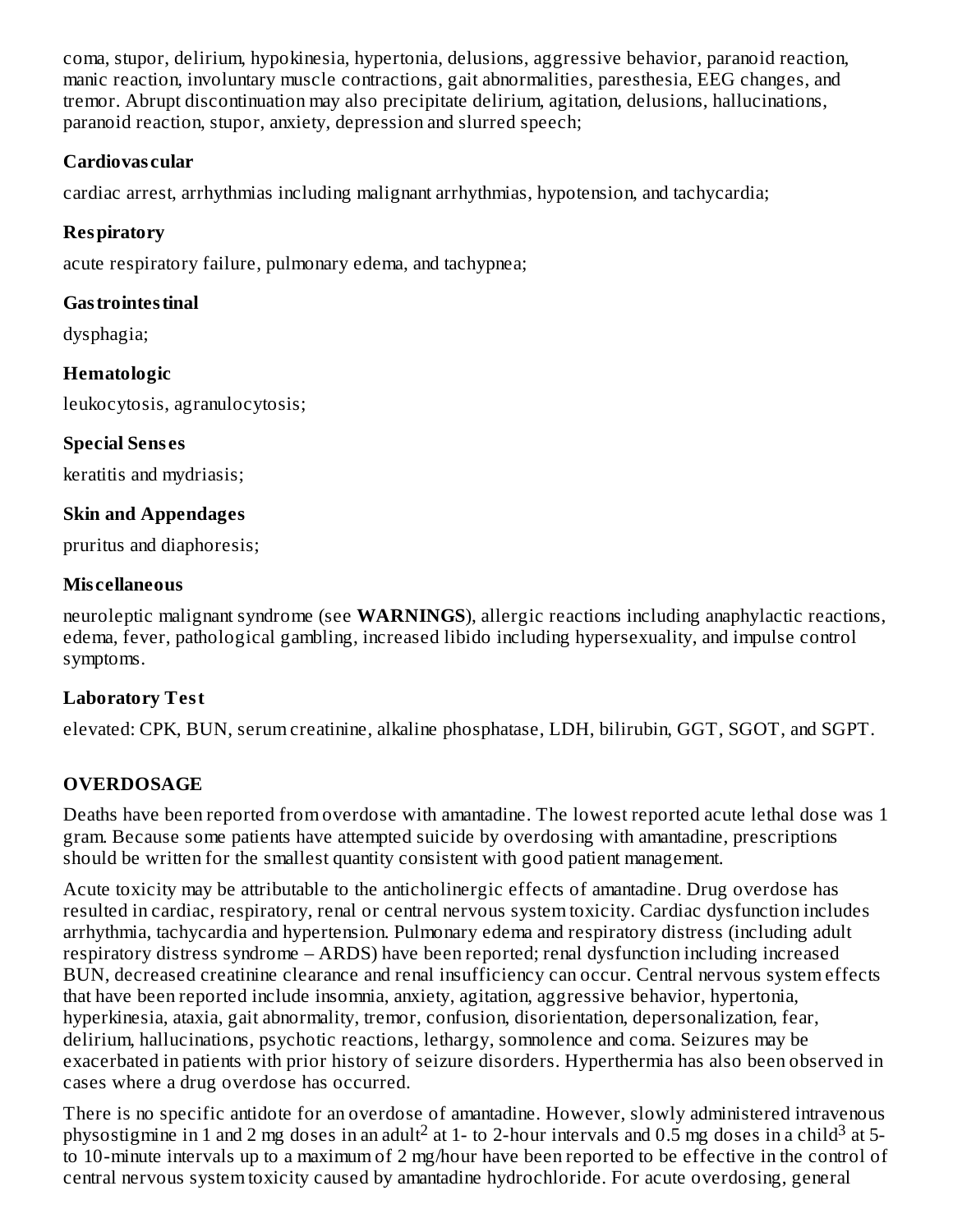supportive measures should be employed along with immediate gastric lavage or induction of emesis. Fluids should be forced, and if necessary, given intravenously. The pH of the urine has been reported to influence the excretion rate of amantadine. Since the excretion rate of amantadine increases rapidly when the urine is acidic, the administration of urine acidifying drugs may increase the elimination of the drug from the body. The blood pressure, pulse, respiration and temperature should be monitored. The patient should be observed for hyperactivity and convulsions; if required, sedation, and anticonvulsant therapy should be administered. The patient should be observed for the possible development of arrhythmias and hypotension; if required, appropriate antiarrhythmic and antihypotensive therapy should be given.

Electrocardiographic monitoring may be required after ingestion, since malignant tachyarrhythmias can appear after overdose.

Care should be exercised when administering adrenergic agents, such as isoproterenol, to patients with an amantadine overdose, since the dopaminergic activity of amantadine has been reported to induce malignant arrhythmias.

The blood electrolytes, urine pH and urinary output should be monitored. If there is no record of recent voiding, catheterization should be done.

## **DOSAGE AND ADMINISTRATION**

The dose of amantadine hydrochloride capsules may need reduction in patients with congestive heart failure, peripheral edema, orthostatic hypotension, or impaired renal function (see **Dosage for Impaired Renal Function**).

#### **Dosage for Prophylaxis and Treatment of Uncomplicated Influenza A Virus Illness**

Adult

The adult daily dosage of amantadine hydrochloride capsules is 200 mg; two 100 mg capsules as a single daily dose. The daily dosage may be split into one capsule of 100 mg twice a day. If central nervous system effects develop in once-a-day dosage, a split dosage schedule may reduce such complaints. In persons 65 years of age or older, the daily dosage of amantadine hydrochloride capsules is 100 mg.

A 100 mg daily dose has also been shown in experimental challenge studies to be effective as prophylaxis in healthy adults who are not at high risk for influenza-related complications. However, it has not been demonstrated that a 100 mg daily dose is as effective as a 200 mg daily dose for prophylaxis, nor has the 100 mg daily dose been studied in the treatment of acute influenza illness. In recent clinical trials, the incidence of central nervous system (CNS) side effects associated with the 100 mg daily dose was at or near the level of placebo. The 100 mg dose is recommended for persons who have demonstrated intolerance to 200 mg of amantadine hydrochloride daily because of CNS or other toxicities.

#### Pediatric Patients

## *1 yr. to 9 yrs. of age*

The total daily dose should be calculated on the basis of 2 to 4 mg/lb/day (4.4 to 8.8 mg/kg/day), but not to exceed 150 mg per day.

## *9 yrs. to 12 yrs. of age*

The total daily dose is 200 mg given as one capsule of 100 mg twice a day. The 100 mg daily dose has not been studied in this pediatric population. Therefore, there are no data which demonstrate that this dose is as effective as or is safer than the 200 mg daily dose in this patient population.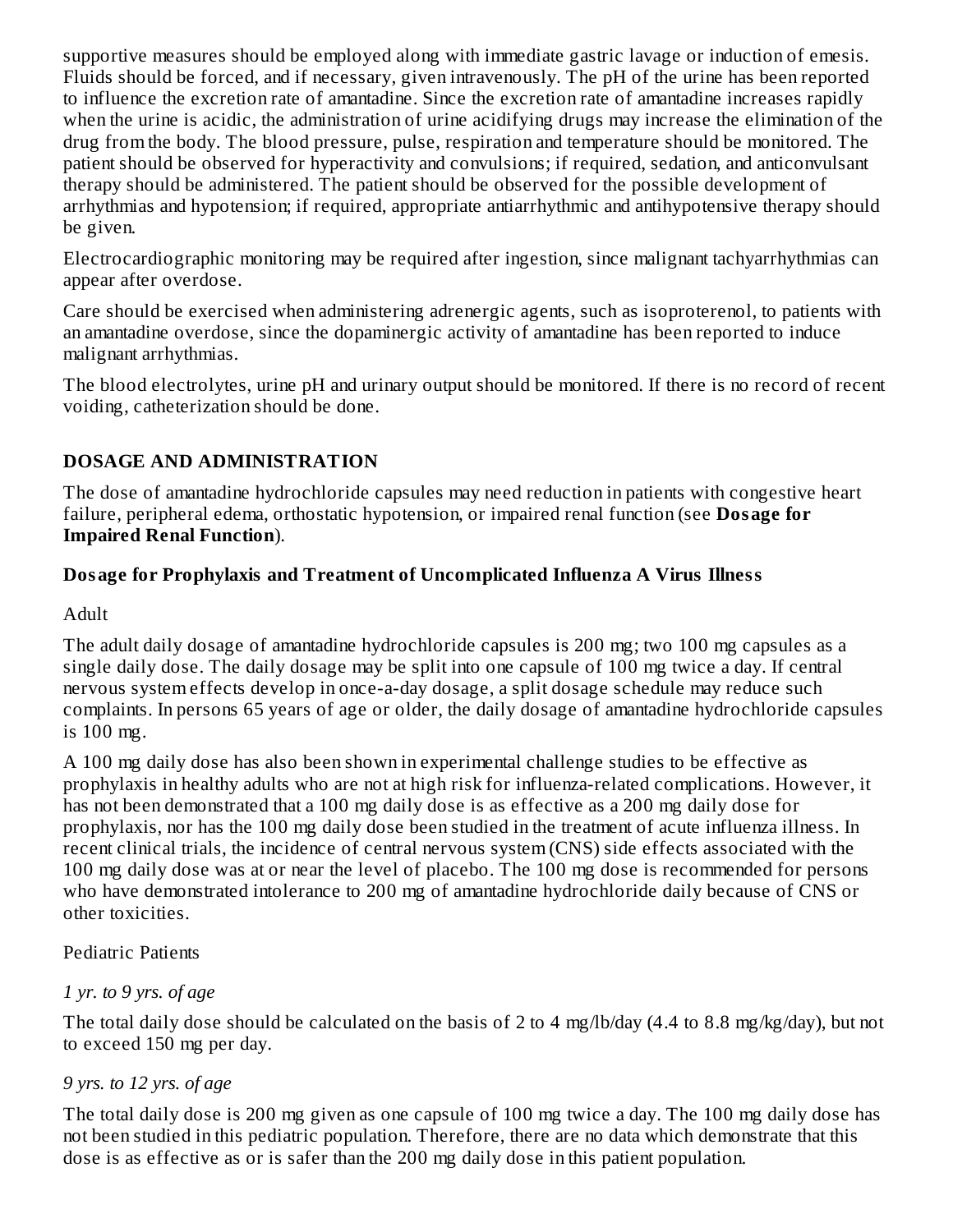Prophylactic dosing should be started in anticipation of an influenza A outbreak and before or after contact with individuals with influenza A virus respiratory tract illness.

Amantadine hydrochloride capsules should be continued daily for at least 10 days following a known exposure. If amantadine is used chemoprophylactically in conjunction with inactivated influenza A virus vaccine until protective antibody responses develop, then it should be administered for 2 to 4 weeks after the vaccine has been given. When inactivated influenza A virus vaccine is unavailable or contraindicated, amantadine hydrochloride capsules should be administered for the duration of known influenza A in the community because of repeated and unknown exposure.

Treatment of influenza A virus illness should be started as soon as possible, preferably within 24 to 48 hours after onset of signs and symptoms, and should be continued for 24 to 48 hours after the disappearance of signs and symptoms.

#### **Dosage for Parkinsonism**

Adult

The usual dose of amantadine hydrochloride capsules is 100 mg twice a day when used alone. Amantadine has an onset of action usually within 48 hours.

The initial dose of amantadine hydrochloride capsules is 100 mg daily for patients with serious associated medical illnesses or who are receiving high doses of other antiparkinson drugs. After one to several weeks at 100 mg once daily, the dose may be increased to 100 mg twice daily, if necessary.

Occasionally, patients whose responses are not optimal with amantadine hydrochloride capsules at 200 mg daily may benefit from an increase up to 400 mg daily in divided doses. However, such patients should be supervised closely by their physicians.

Patients initially deriving benefit from amantadine hydrochloride capsules not uncommonly experience a fall-off of effectiveness after a few months. Benefit may be regained by increasing the dose to 300 mg daily. Alternatively, temporary discontinuation of amantadine hydrochloride capsules for several weeks, followed by reinitiation of the drug, may result in regaining benefit in some patients. A decision to use other antiparkinson drugs may be necessary.

Dosage for Concomitant Therapy

Some patients who do not respond to anticholinergic antiparkinson drugs may respond to amantadine hydrochloride capsules. When amantadine hydrochloride capsules or anticholinergic antiparkinson drugs are each used with marginal benefit, concomitant use may produce additional benefit.

When amantadine and levodopa are initiated concurrently, the patient can exhibit rapid therapeutic benefits. Amantadine hydrochloride capsules should be held constant at 100 mg daily or twice daily while the daily dose of levodopa is gradually increased to optimal benefit.

When amantadine is added to optimal well-tolerated doses of levodopa, additional benefit may result, including smoothing out the fluctuations in improvement which sometimes occur in patients on levodopa alone. Patients who require a reduction in their usual dose of levodopa because of development of side effects may possibly regain lost benefit with the addition of amantadine hydrochloride capsules.

# **Dosage for Drug Induced Extrapyramidal Reactions**

Adult

The usual dose of amantadine hydrochloride capsules is 100 mg twice a day. Occasionally, patients whose responses are not optimal with amantadine hydrochloride capsules at 200 mg daily may benefit from an increase up to 300 mg daily in divided doses.

# **Dosage for Impaired Renal Function**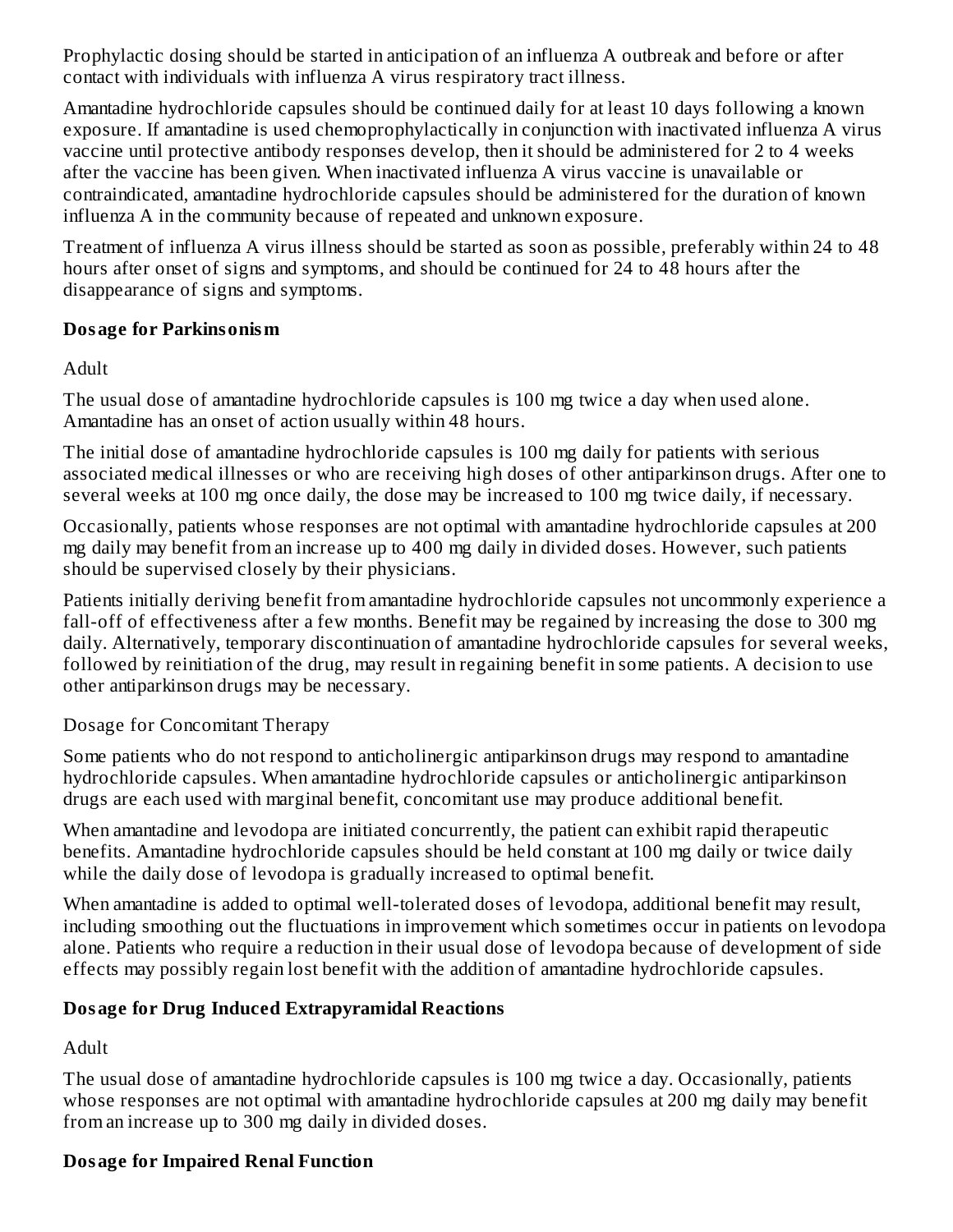Depending upon creatinine clearance, the following dosage adjustments are recommended:

| <b>CREATININE CLEARANCE</b><br>(mL/min/1.73m <sup>2</sup> ) | <b>AMANTADINE</b><br><b>HYDROCHLORIDE</b><br><b>CAPSULES DOSAGE</b> |
|-------------------------------------------------------------|---------------------------------------------------------------------|
| 30 to 50                                                    | 200 mg 1st day and 100 mg each<br>day thereafter                    |
| $ 15 \text{ to } 29$                                        | 200 mg 1st day followed by 100<br>mg on<br>alternate days           |
|                                                             | 200 mg every 7 days                                                 |

The recommended dosage for patients on hemodialysis is 200 mg every 7 days.

#### **HOW SUPPLIED**

Amantadine hydrochloride capsules, USP for oral administration are available as:

**100 mg:** Red capsules imprinted GG 634 and supplied as:

NDC 0781-2048-01 bottles of 100

NDC 0781-2048-05 bottles of 500

Store at 20°-25°C (68°-77°F) (see USP Controlled Room Temperature).

Dispense in a tight, light-resistant container as defined in the USP.

#### **REFERENCES**

- 1. W.W. Wilson and A.H. Rajput, Amantadine-Dyazide Interaction, Can Med Assoc J. 129:974-975, 1983.
- 2. D.F. Casey, N. Engl. J. Med. 298:516, 1978.
- 3. C.D. Berkowitz, J. Pediatr. 95:144, 1979.

06-2009M

7262

Sandoz Inc.

Princeton, NJ 08540

#### **PACKAGE LABEL**

AMANTADINE 100MG LABEL IMAGE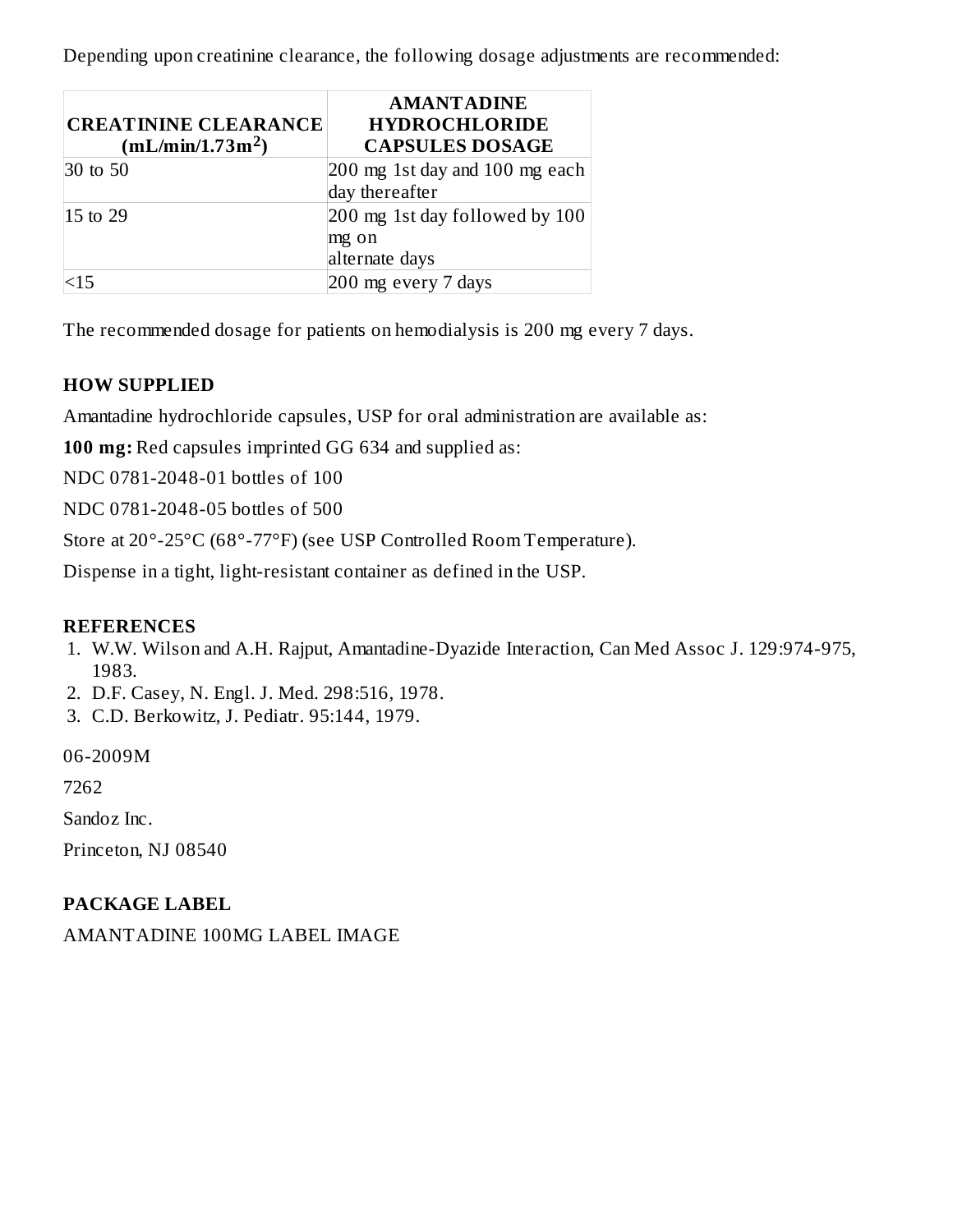|                                                             |                                            | <b>Amantadine</b> |                             |
|-------------------------------------------------------------|--------------------------------------------|-------------------|-----------------------------|
|                                                             | <b>100mg</b>                               |                   | 10 Caps                     |
| <b>Generic For:</b>                                         |                                            |                   |                             |
| Dosage: See package insert<br>Store between 59-86 degrees F | NDC 16590-008-10                           |                   | Prod# 008-10<br>Lot# SAMPLE |
|                                                             | Each Capsule Contains: Amantadine Hcl.     |                   |                             |
| <b>USP 100mg</b>                                            |                                            |                   |                             |
|                                                             | Mfg By: Sandoz Inc.<br>Princeton, NJ 08540 | NDC 0781-2048-01  |                             |

## **AMANTADINE HYDROCHLORIDE**

amantadine hydrochloride capsule

| <b>Product Information</b>                                                     |                         |                                           |                          |                              |  |          |
|--------------------------------------------------------------------------------|-------------------------|-------------------------------------------|--------------------------|------------------------------|--|----------|
| Product Type                                                                   | HUMAN PRESCRIPTION DRUG | Item Code (Source)                        |                          | NDC:16590-008(NDC:0781-2048) |  |          |
| <b>Route of Administration</b>                                                 | ORAL                    |                                           |                          |                              |  |          |
|                                                                                |                         |                                           |                          |                              |  |          |
|                                                                                |                         |                                           |                          |                              |  |          |
| <b>Active Ingredient/Active Moiety</b>                                         |                         |                                           |                          |                              |  |          |
| <b>Ingredient Name</b>                                                         |                         |                                           | <b>Basis of Strength</b> |                              |  | Strength |
| AMANTADINE HYDRO CHLORIDE (UNII: M6Q1EO9TD0) (AMANTADINE -<br>UNII:BF4C9Z1J53) |                         | <b>AMANTADINE</b><br><b>HYDROCHLORIDE</b> |                          | $100$ mg                     |  |          |
|                                                                                |                         |                                           |                          |                              |  |          |
| <b>Inactive Ingredients</b>                                                    |                         |                                           |                          |                              |  |          |
|                                                                                | <b>Ingredient Name</b>  |                                           |                          |                              |  | Strength |
| STARCH, CORN (UNII: O8232NY3SJ)                                                |                         |                                           |                          |                              |  |          |
| CROSCARMELLOSE SODIUM (UNII: M28OL1HH48)                                       |                         |                                           |                          |                              |  |          |
| ETHYLCELLULOSE (7 MPA.S) (UNII: H3UP11403C)                                    |                         |                                           |                          |                              |  |          |
| FD&C BLUE NO. 1 (UNII: H3R47K3TBD)                                             |                         |                                           |                          |                              |  |          |
| FD&C RED NO. 40 (UNII: WZB9127XOA)                                             |                         |                                           |                          |                              |  |          |
| <b>GELATIN</b> (UNII: 2G86QN327L)                                              |                         |                                           |                          |                              |  |          |

**MAGNESIUM STEARATE** (UNII: 70 0 9 7M6 I30 ) **METHYLPARABEN** (UNII: A2I8C7HI9T) **CELLULOSE, MICROCRYSTALLINE** (UNII: OP1R32D6 1U) **PROPYLPARABEN** (UNII: Z8 IX2SC1OH) **SODIUM LAURYL SULFATE** (UNII: 36 8GB5141J) **TITANIUM DIOXIDE** (UNII: 15FIX9V2JP)